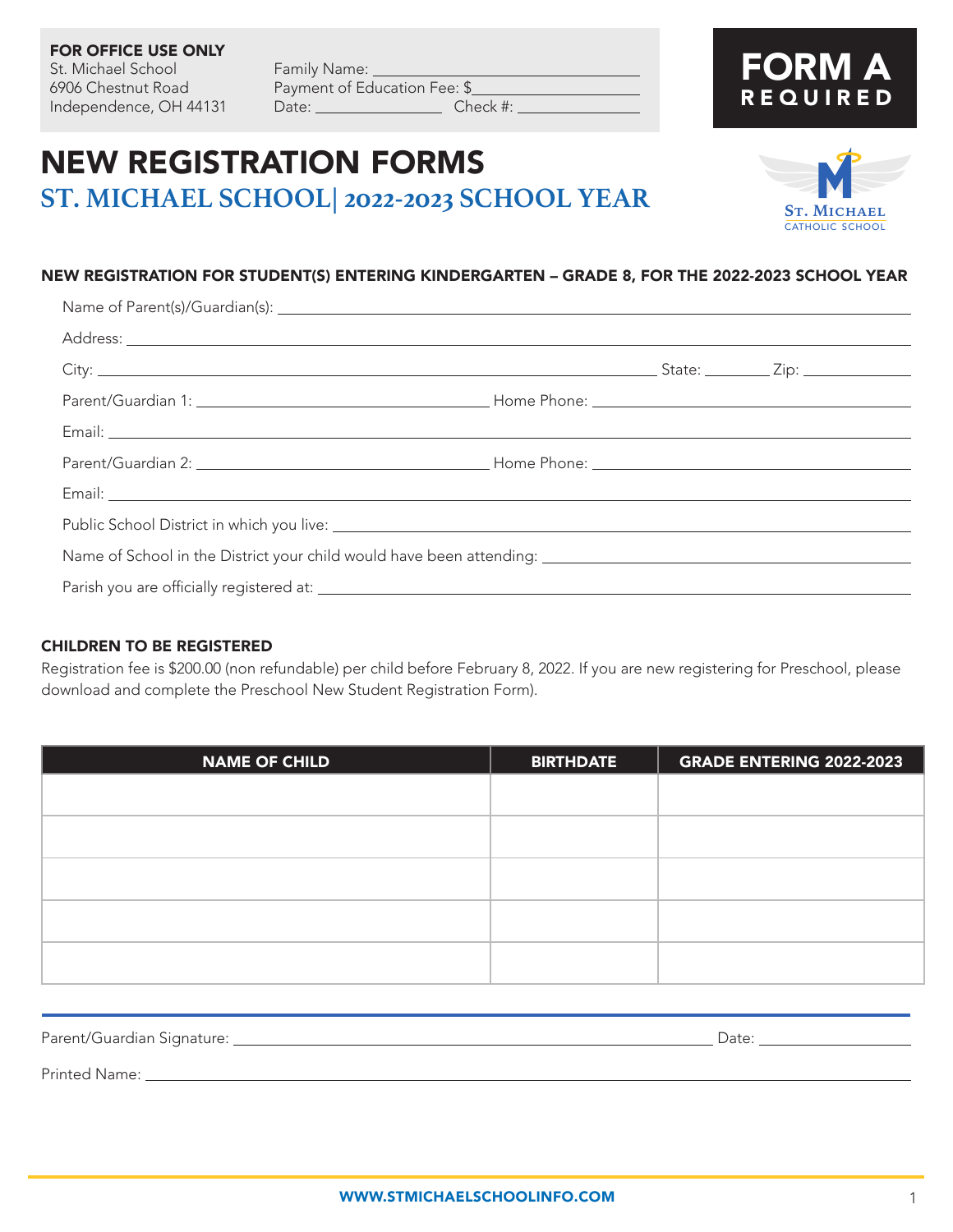# NEW REGISTRATION FORMS **ST. MICHAEL SCHOOL| 2022-2023 SCHOOL YEAR**

PLEASE NOTE: Prompt registration is necessary for all grades. Our decisions regarding the contracting of teachers depend on number of students we have for each grade. Our determination of staff size/number of classrooms per grade is determined by how many students are committed to St. Michael School by February 8, 2022. This is the reason the registration fee is non-refundable. After this date, we cannot guarantee an opening for your child. Please respond promptly. If you are in need of financial help, in grades Pre-k-8, please contact us. All information is kept confidential.

### PLEASE READ CAREFULLY

- 1. Our Family understands that our relationship with St. Michael School is contractual and contingent on our cooperation with the philosophy, policies and procedures detailed in the current handbook.
- 2. If my family does not complete the school year due to unforeseen circumstances, I accept the school's fair judgment of reimbursement/suspension of payment.
- 3. Requesting that my child/ren attend St. Michael School, I willingly take on a commitment to the Tuition Agreement I have selected as applicable and feasible for my family and I understand that I am obligated to meet this payment schedule.
- 4. We also understand that this Agreement is for the 2022-2023 academic year only, and that continued attendance at St. Michael School will be determined according to stated policies and procedures.

MOST IMPORTANTLY, we agree to our obligation to raise our children Catholic because as parents, we are the primary educators of our children in the Faith. This includes the following:

- 1. We understand that part of being Catholic means attending, supporting and participating in our registered parish. Our child/children will learn from our example of active membership by weekly Mass attendance.
- 2. We understand that attending a Catholic school indicates that a faith-filled education is important to us. As such, we should be living, speaking and behaving in a way that is reflective of the tenants of Christianity, and is respectful of all other faiths.
- 3. We understand that a Catholic atmosphere in the school is vital. We expect to be treated with kindness and professionalism. Likewise, we agree to follow school procedures. Finally, we agree to speak and behave in a way befitting a Catholic spirit.

Parent/Guardian Signature Date



FORM A

REQUIRED

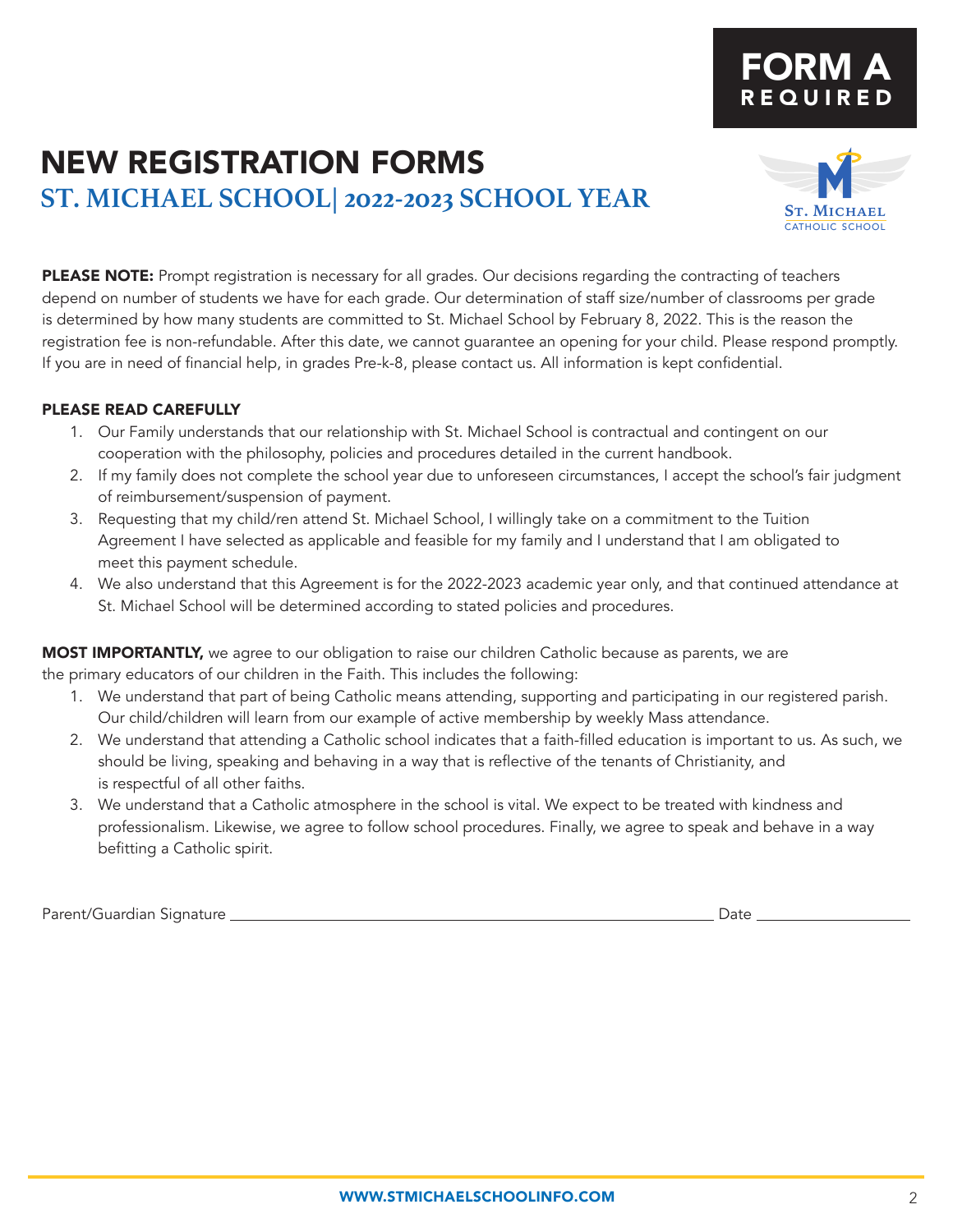# TUITION AGREEMENT **ST. MICHAEL SCHOOL| 2022-2023 SCHOOL YEAR**



FORM B

REQUIRED

### TUITION INFORMATION FOR THE 2022-2023 SCHOOL YEAR

We recognize the financial commitment by our families to send their children to Catholic Schools is significant, and we are committed, under the guidance of our Principal, Pastors, and St. Michael and St. Basil Finance Committees, to ensuring that we have maximized the effectiveness of your tuition dollars and eliminated unnecessary expenses. That said, it actually costs St. Michael Catholic School approximately \$7,500 to educate per pupil, at current enrollment levels. The generosity of St. Michael and St. Basil Parish covers the difference between actual per pupil cost and tuition paid per student. We remain thankful for their continued support of the ministry of Catholic education.

Tuition for the 2022-2023 school year for students in Kindergarten through Grade 8\*:

- 1 child \$4,300
- 2 children \$8,350
- 3 children \$12,400
- 4 children **\$16,450**

### *\*A Camp Fee will be added to tuition for students entering 6th grade. This fee will be announced as soon as arrangements are made with the campsite.*

Every student at St. Michael Catholic School Main Campus K-8 may apply for tuition assistance and financial aid. Working in partnership with parents, who are the primary educators of their children,we want to ensure that the young people in our school community have an opportunity to receive an affordable Catholic education. Please contact Christine Dockrill, or the pastor at either parish, with requests for financial aid. Families will be notified of scholarship and financial aid awards as soon as possible, and adjusted tuition rates will be communicated at that time as well. Assistance is also available through the Diocese Tuition Assistance Program for those in need. To apply for this aid, please visit : online.factsmgt.com/signin.aspx to access the tuition assistance application. Deadline to apply is March 2022.

*please continue on the following page*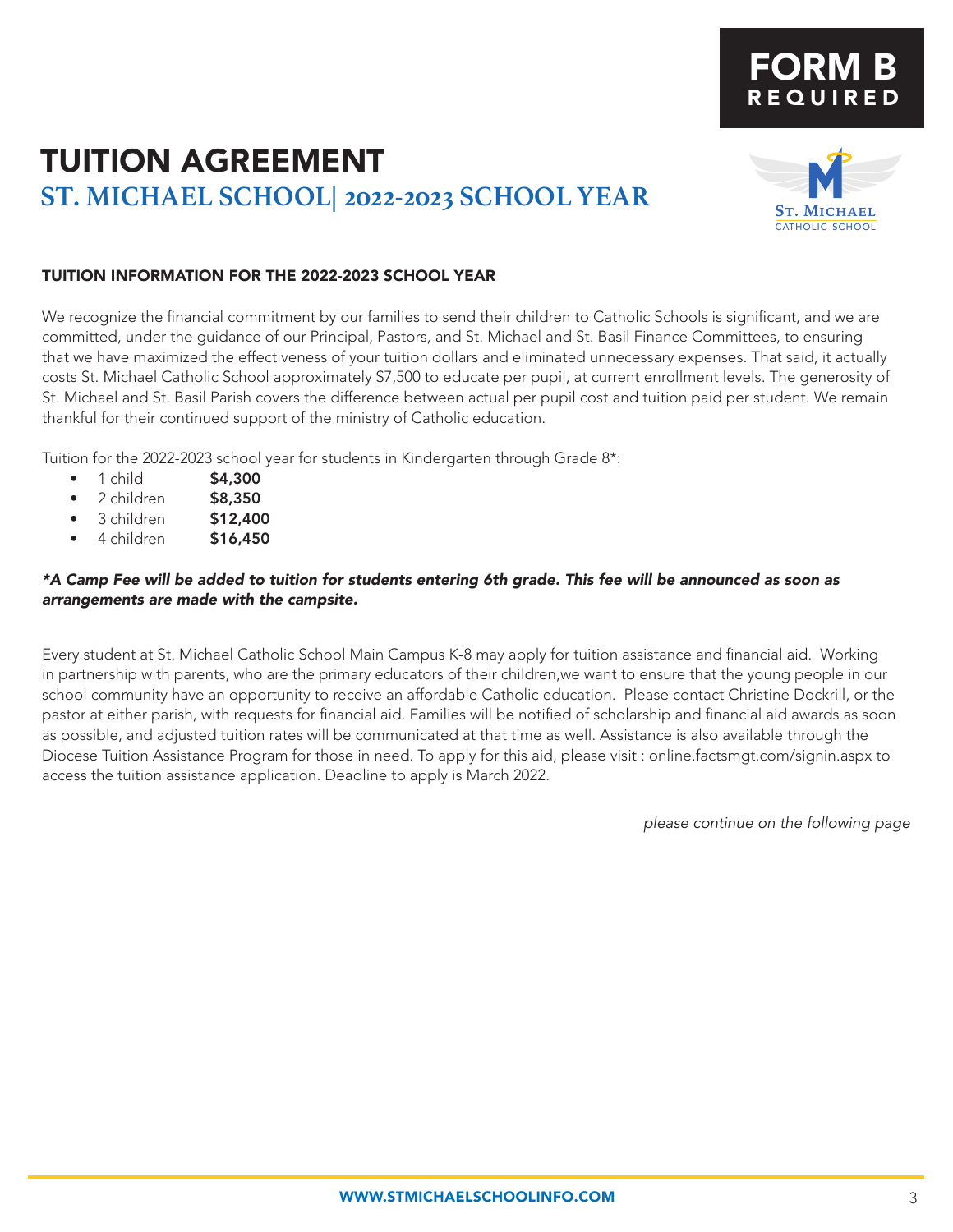# TUITION AGREEMENT

## **ST. MICHAEL SCHOOL| 2022-2023 SCHOOL YEAR**

This agreement shows Family Tuition before Parish/School/Diocesan financial assistance have been applied. If additional assistance is awarded, a revised financial agreement will be sent to your family to sign and return to the St. Michael Rectory.

Family Name: Date:

### PLEASE LIST STUDENT(S) AND GRADE(S) FOR THE 2022-2023 SCHOOL YEAR:

| <b>NAME OF CHILD</b> | <b>GRADE ENTERING 2022-2023</b> |
|----------------------|---------------------------------|
|                      |                                 |
|                      |                                 |
|                      |                                 |
|                      |                                 |
|                      |                                 |

I agree to pay St. Michael Catholic School the tuition and all fees for the attendance of my child(ren) as established by the school for the 2022-2023 school year. I elect to pay the tuition and fees as follows.

### PLEASE MARK PREFERRED PAYMENT METHOD(S):

**One Full Payment** by cash or check. Please make checks payable to *St. Michael School.* Full payment is due by July 21, 2022.

10 Monthly Payments through ACH<sup>\*</sup>. A voided check must be submitted with these papers. Payments will be deducted on the 15th of each month starting August 15, 2022 – May 15, 2023. If the 15th falls on a weekend, the payment will be pulled on that following Monday)

### ADDITIONAL TERMS AND CONDITIONS

- 1. I agree that all payments owed under this Agreement will be paid by the due date corresponding to the payment method(s) selected above. I understand and agree that, regardless of what payment option is selected, I am personally responsible for the payments and for ensuring that the tuition and fees are paid in full. Should I be late in making any payment, I understand that the following process will be followed:
	- I, and the other parents/guardians (if they are not me), will be notified of any payment not received.
	- A \$15 late fee will be assessed.
	- I will be given 7 calendar days to bring the account to current status or meet with school administration to have an adjusted payment agreementapproved (not a guarantee and must be in writing and signed by the Parish pastor).
	- If, within 7 calendar days, the account is not brought to current status, and an adjusted paymentagreement is not agreed upon and approved by school administration, the student enrollment will cease at the end of the current quarter, and the school may immediately take any action available and consistent with applicable law in order to collect unpaid tuition owed by me/us including but not limited to limiting access to field trips and extra-curricular activities,withholding academic transcripts, referral to a collection agency, and/or the institution of a civil lawsuit to recover the unpaid balance.

*please continue on the following page*



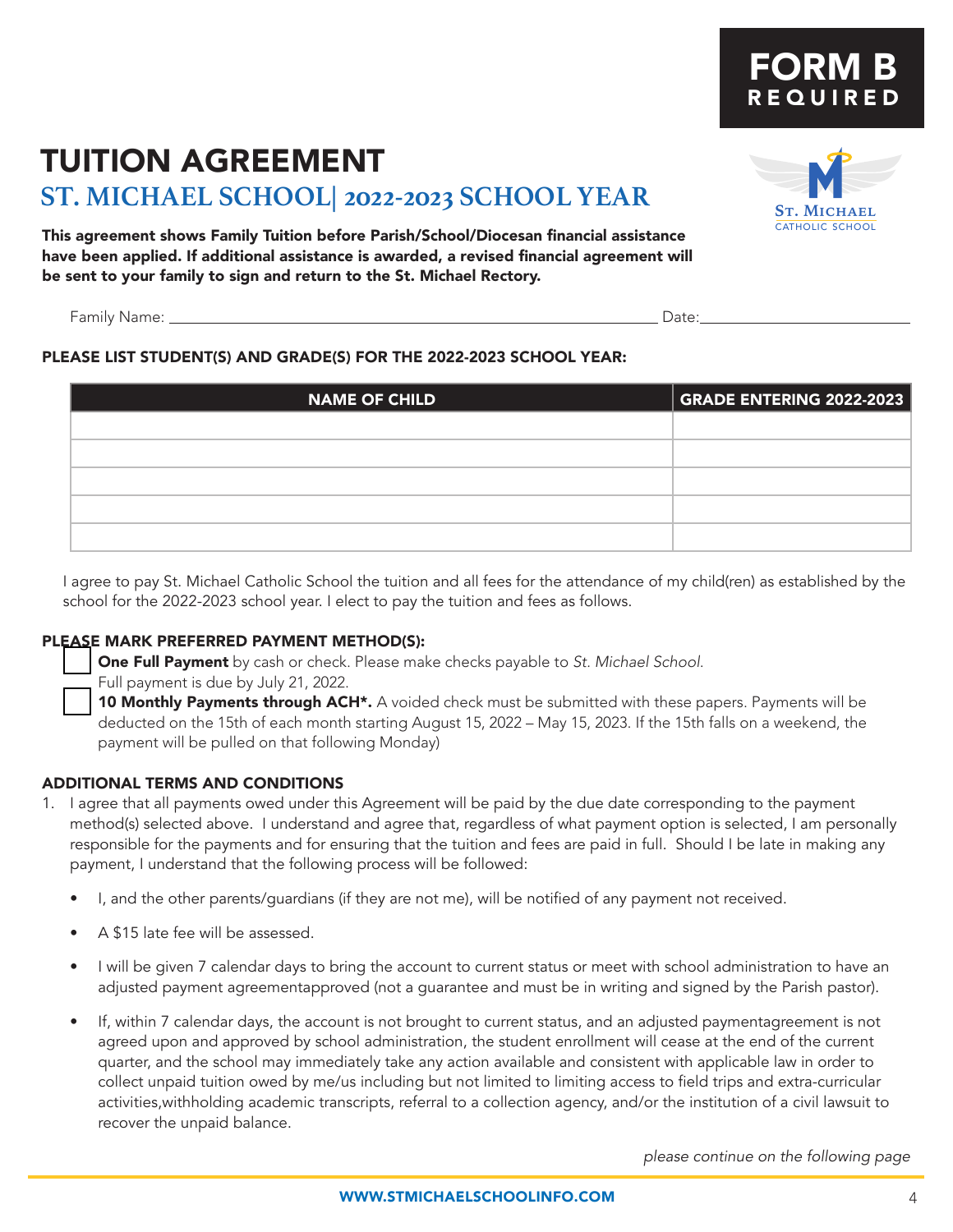# FORM B REQUIRED

# TUITION AGREEMENT

## **ST. MICHAEL SCHOOL| 2022-2023 SCHOOL YEAR**



- catholic school 2. Any family with an unpaid Tuition and/or Fees balance for the current School Year will not be allowed to register for the following School Year and School records, diplomas or transcripts will not be released until the current year's Tuition and fees are paid, unless special arrangements have been made in writing and signed by Parish pastor.
- 3. Prepaid Tuition will only be refunded in full if written notice of cancellation is received by the School before the first day that classes for the School year are scheduled to start. The Registration Fee are non-refundable.
- 4. Once the School year begins, Tuition refunds are made on a quarterly/prorated basis. A letter of withdraw is required stating the date of the students last day. Please contact: Christine in the rectory office.
- 5. The Student(s) and Student's parents/guardians agree that they and their child(ren)/ward(s)will abide by the policies and guidelines as stated in the School handbook.
- 6. Returned checks: If two checks are returned for insufficient funds, the school will no longer accept personal checks and you will be required to pay in cash, or with a certified check from a local bank.
- 7. I understand that the School will not reserve a place for mychild(ren) for the upcoming school year until after I have returned a completed and signed Tuition Agreement, plus the registration fees and, if applicable, an agreement has been created for semi-annual or monthly tuition payments. I further understand that my child's/children's eligibility for enrollment is conditioned upon (1) his/her/ successful completion of the current School Year; (2) full payment of all Tuition and fees owed for the currentand/or prior School Years; and (3) acceptance by the school. I understand that the School reserves the right to deny admission or enrollment for any lawful reason.

### By signing below, I agree that I have read and understand all of the terms and conditions contained in this agreement, and I agree to be personally bound by those terms and conditions.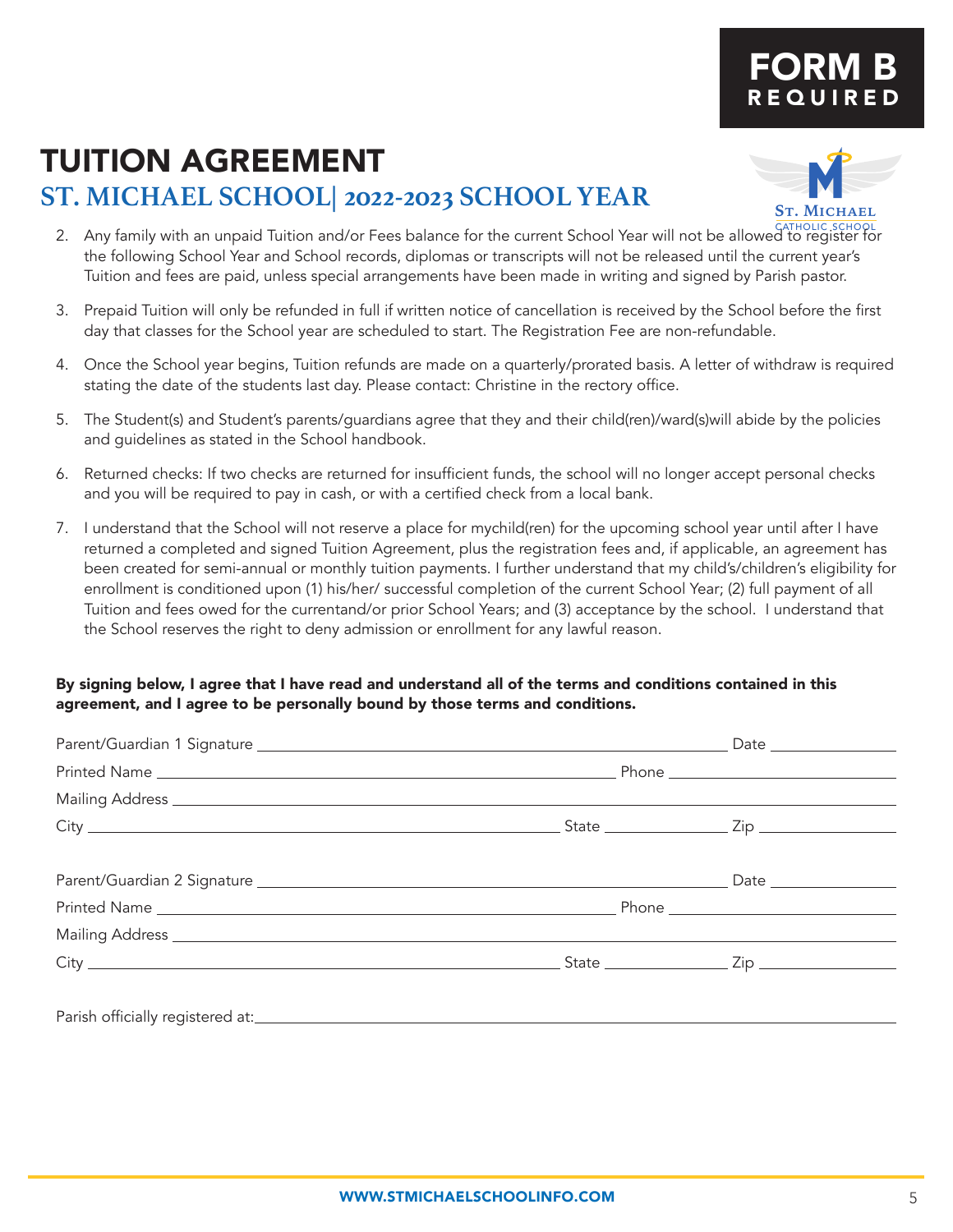# INCOME ELIGIBILITY FORM **ST. MICHAEL SCHOOL| 2022-2023 SCHOOL YEAR**

Dear SMS Parents / Guardians:

It is necessary that every family of SMS fill out the income eligibility form. It's important for EVERY family to fill out this form because doing so helps bring much needed additional money and services to SMS.

#### What is the Income Eligibility Form?

This form collects basic information about your student so SMS can qualify to receive extra money and programs. It ensures that your school gets all of the funding and benefits available to support teachers and students.

#### How does filling out the Income Eligibility Form help my school?

- SMS may become eligible for money to fund afterschool programs.
- SMS may get more money in their auxiliary budget to support students.
- SMS receives a discount on internet.
- SMS receives grants to help those in need.

The information you submit on the Income Form cannot be shared by SMS.

1. Student(s) Information:

 $\overline{a}$ 

 $\overline{a}$ 

| 2. Total Yearly Household Income Before Taxes: \$ _______________________________                                                                                                                                          |  |  |
|----------------------------------------------------------------------------------------------------------------------------------------------------------------------------------------------------------------------------|--|--|
|                                                                                                                                                                                                                            |  |  |
| 4. If any member of your household receives Supplemental Nutrition Assistance Program (SNAP) or Ohio Works First<br>(OWF) benefits, provide the name and 10-digit case number below for the person receiving the benefits. |  |  |
|                                                                                                                                                                                                                            |  |  |

Name Grade in 2022-2023 School Year

5. Certification: I certify that all the above information is correct, and all income is reported if required. I understand that this information is being given for the receipt of federal funds, and that school officials may verify the information on the form. This income information is strictly confidential.

Parent/Guardian 1 Signature Date



FORM C

REQUIRED